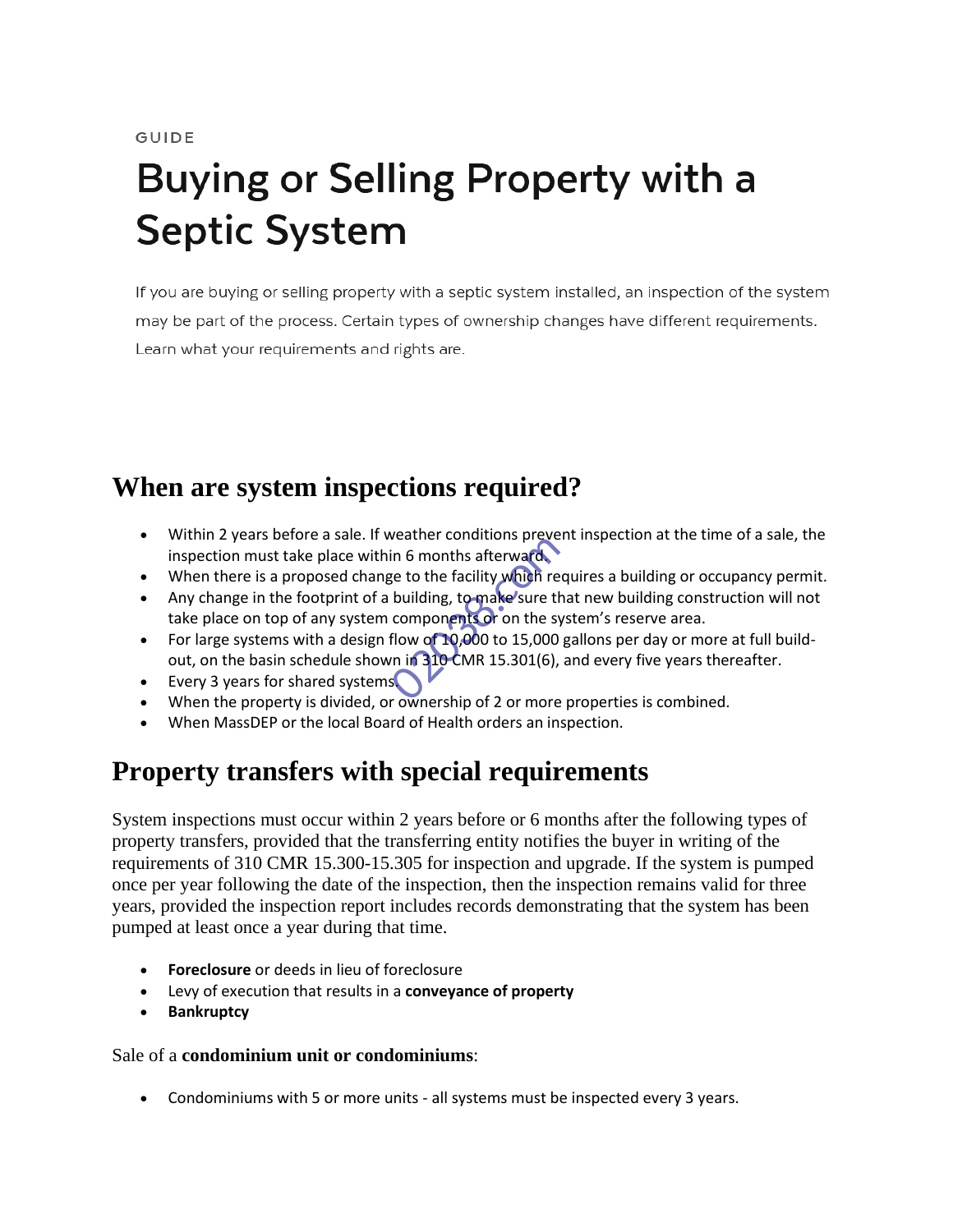• Condominiums with fewer units must either inspect all systems every 3 years, or the system serving the unit being transferred must be inspected within 2 years prior to transfer.

# **When you DON'T need an inspection**

**Transfers between certain family members:** Title 5 does not require a system inspection if the transfer is of residential real property, and is between the following relationships:

- 1. Between current spouses;
- 2. Between parents and their children;
- 3. Between full siblings; and
- 4. Where the property is held in a trust. See the "Guidance on Exemptions from Title 5 System Inspections", below.

## **Refinancing a mortgage** or similar financial instrument;

Taking of a **security interest** in a property, e.g., issuance of a mortgage;

#### **Appointment of, or a change in, a guardian, conservator, or trustee**;

Any other **change in ownership or the form of ownership where NO NEW parties are introduced** (e.g., for estate planning or in a divorce);

The property owner or buyer has signed an enforceable agreement with the Board of Health to **upgrade the system** or to connect the facility to a sanitary sewer or a shared system within 2 years following the transfer of title, provided that such agreement has been disclosed and is binding on subsequent owners; the form of ownership<br>or in a divorce):<br>and an enforceable agre<br>e facility to a sanitary s<br>revided that such agree

The property is subject to a **comprehensive local plan of septic system inspection** approved in writing by MassDEP and administered by a local or regional government; and the system has been inspected at the most recent time the plan requires.

# **Additional Resources for When you DON'T need an inspection**

Open PDF file, 25.59 KB, for [Guidance on Exemptions from Title 5 System Inspections \(](https://www.mass.gov/doc/guidance-on-exemptions-from-title-5-system-inspections/download)PDF 25.59 KB)

# **The System Inspection Process**

# **Arranging for the Inspection**

The property owner or operator is responsible for arranging the inspection. The buyer and seller may change the responsibility for arranging the inspection prior to title transfer, provided that this change is put in writing and that the inspection still occurs within the specified timeframes.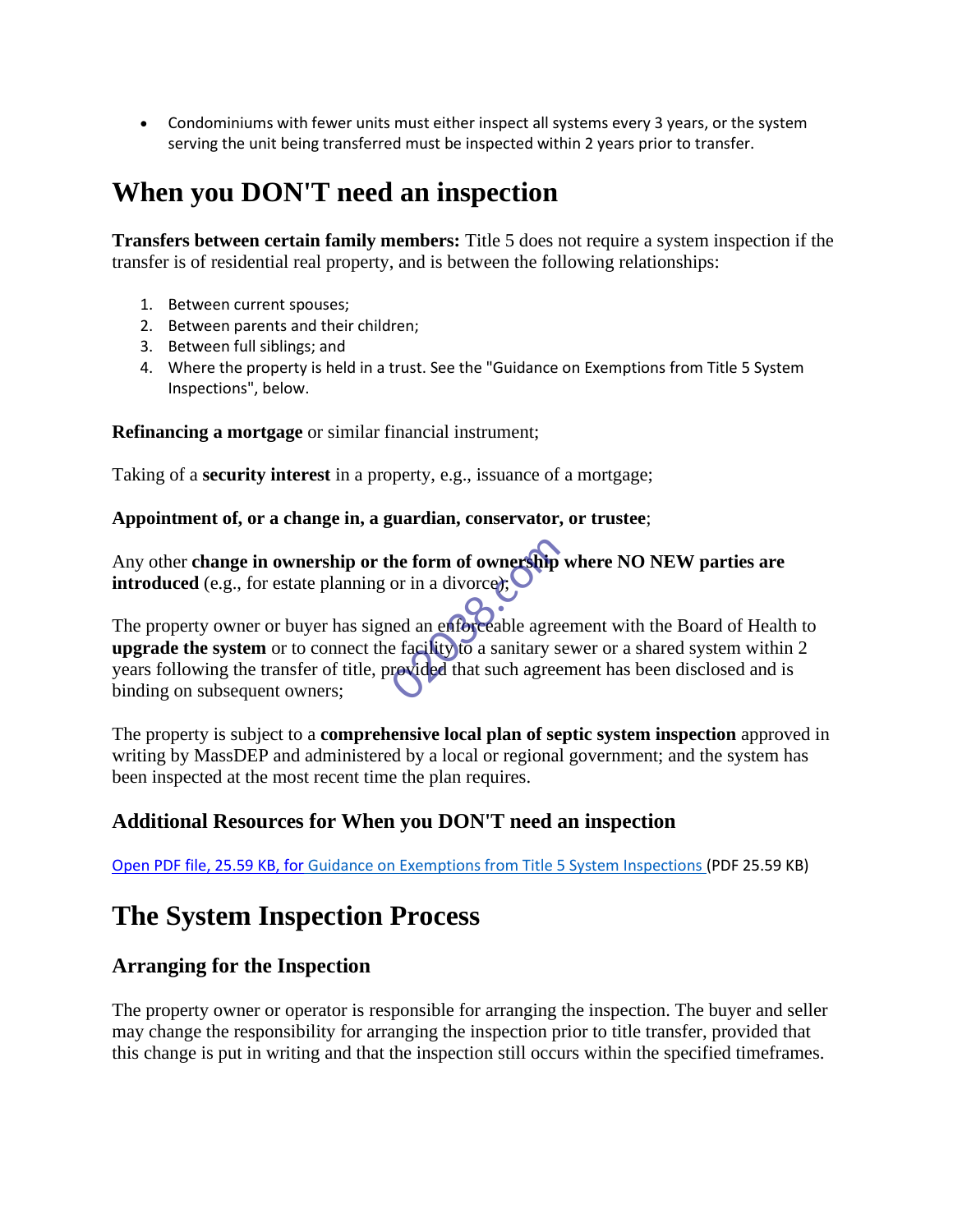The purpose of the inspection is to determine if the system in its current condition can protect public health and the environment. The inspection does not guarantee that the system will continue to function adequately, or that the system will not fail at a later date. This is particularly important if you plan to increase the flow to the system.

The inspection includes determining the location and condition of cesspools, septic tanks and distribution boxes. Often, this will not require extensive excavation.

Only MassDEP-approved individuals can conduct system inspections. The New England Interstate Water Pollution Control Commission maintains lists of approved system inspectors (see below). *System inspections conducted by any other individual are not valid for compliance with Title 5.*

A System Inspector may not act as an agent of the Board of Health and also represent the system owner.

# **Reporting the Inspection Results**

The System Inspector must use the MassDEP-approved inspection form, provided below. MassDEP and the local board of health will not accept reports in other formats as valid.

The inspection report must be submitted within 30 days of the inspection.

For most systems, the System Inspector is responsible for submitting the inspection report directly to the Board of Health. The buyer must also receive a copy from the seller of the property. of health will not accepted within 30 days of the toric is responsible for survey to the state of the control of the control of the control of the control of the control of the control of the control of the control of the

In some cases, inspection reports must be submitted to authorities other than the Board of Health:

- Inspection forms for State and Federal facilities must be submitted to MassDEP instead of the local Board of Health.
- Reports for large systems and shared systems must be submitted to both the local Board of Health and MassDEP.

The buyer or other person acquiring title to the property served by the system must receive a copy of the inspection report.

Inspections in connection with a property sale generally are good for 2 years. If a property is sold more than once in the 2-year period, the single inspection is valid for all property transfers.

If a system is pumped annually and the pumping records are available, an inspection is valid for 3 years.

# **Incomplete or Delayed Inspections**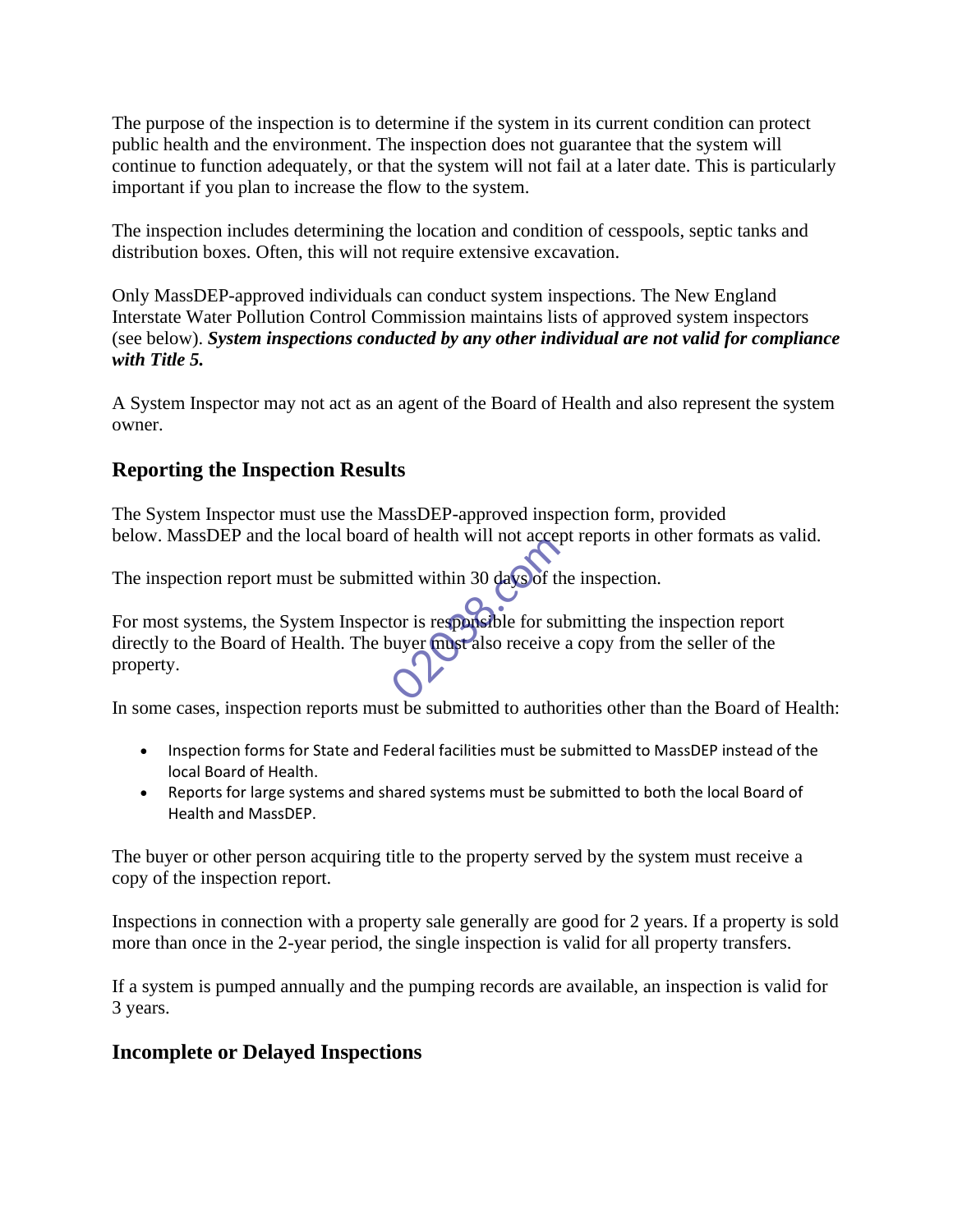If weather conditions prevent an inspection before a sale, Title 5 allows the inspection to be done up to 6 months afterwards, provided that the seller notifies the buyer in writing of the need to complete the inspection.

If for some reason not all the system components can be thoroughly inspected, at a minimum, the cesspool, septic tank, and distribution box (if present) must be located and inspected. The System Inspector must also make reasonable efforts to locate and identify other components and features. If any component cannot be located or inspected, or if any determination cannot be made, the Inspector must state on the Inspection Form the reasons and the steps taken to complete the inspection. Section 15.302 of Title 5 provides examples of "reasonable efforts."

# **Other Types of System Inspections**

## **New Construction and Upgrades**

A new or upgraded system does not require inspection. These systems receive a Certificate of Compliance from the local Board of Health. This certification exempts the system from the inspection requirement for any transfer of title within the next 2 years. This exemption continues up to 3 years, provided that system pumping records demonstrate that the system was pumped at least once during the third year.<br> **Condominiums and Large Systems** least once during the third year.

## **Condominiums and Large Systems**

The condominium association is responsible for the inspection, maintenance and upgrade of the system or systems serving the units, unless the association's governing documents provide otherwise. onsible forthe inspection experience of the association's

Condominium systems should be inspected once every 3 years. Condominium developments with 4 or fewer units should also have their system inspected every 3 years, or within 2 years prior to the sale of one of the units.

Large systems serve a facility with a design flow of 10,000 to 15,000 gallons per day. Large systems must be inspected on the basin schedule shown in 310 CMR 15.301(6), and then every five years afterward.

## **Changes of Use and Increases in Flow**

These situations require a system inspection only if the modification requires a building permit or occupancy permit. For example:

- adding a bedroom to a house
- adding seats to a restaurant
- changing the type of business operating at a commercial location.

Check with your Building Department or Board of Health to find out if your modification meets these requirements.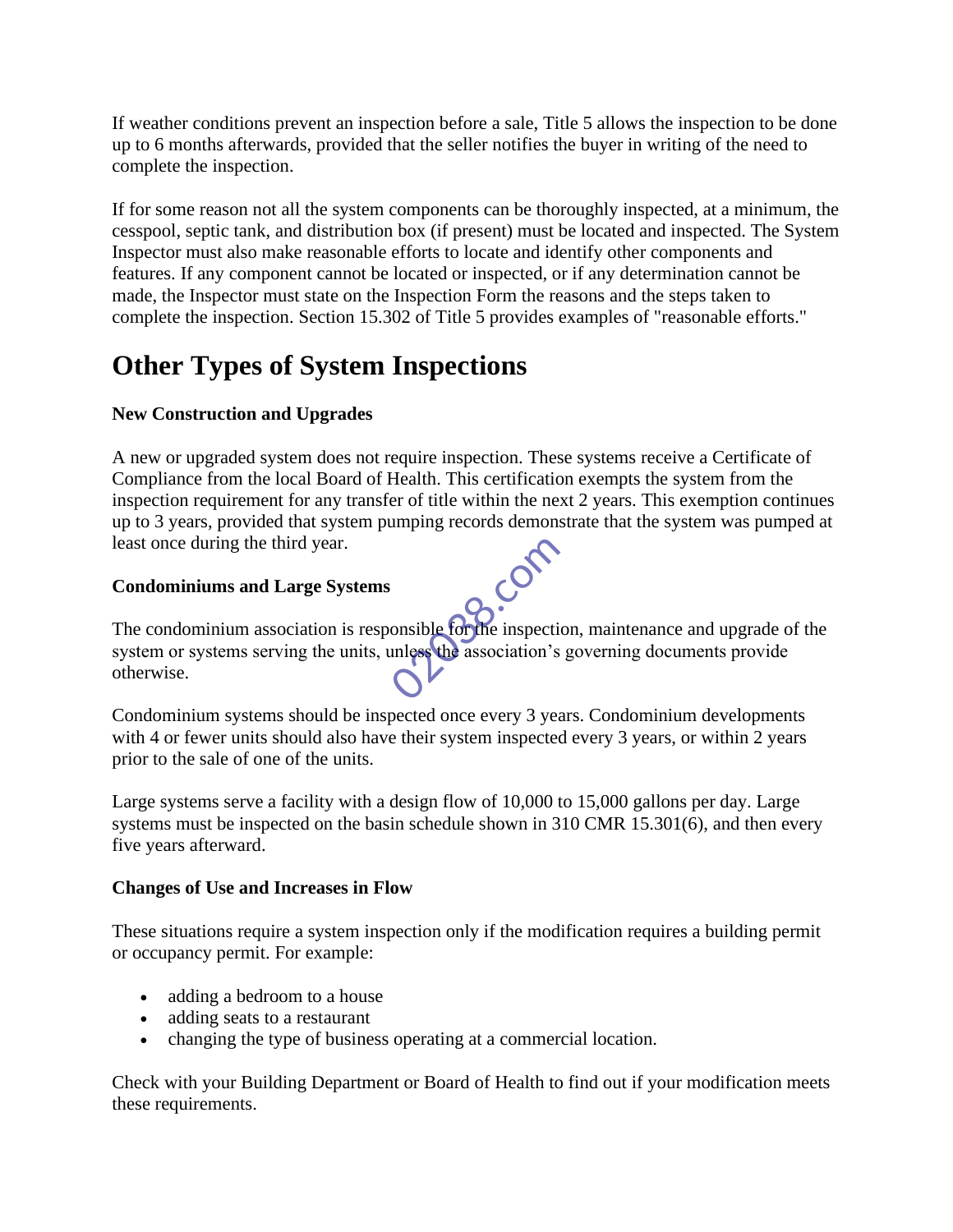Any change in the footprint of a building also requires an inspection to determine the location of the system, to ensure that construction will not be located on top of any system components or on the reserve area. Check with your local Board of Health.

## **State and Federal Facilities**

Title 5 applies to state and federal facilities as well as homes and businesses. MassDEP is the approving authority for state and federal facilities, so the inspection forms are submitted to MassDEP (310 CMR 15.003).

## **Cross-State Ownership**

If a property is located in two states, with the house in one state but the septic system in another state, the state where the septic system is located has jurisdiction and the owner must follow the regulations for that state. For example, if the septic system is located in New York, but the house is in Massachusetts, the property is subject to New York's laws and regulations.

## **Voluntary inspections**

A system owner may choose voluntarily to have an assessment of the condition of the system even if there is no requirement for an inspection. Results of these voluntary assessments are solely for the use of the owner, and do not need to be submitted to local Boards of Health or MassDEP. iny to have an assessment<br>inspection. Results of<br>o not need to be submit<br>iled **inspection** 

# **Conditional Pass or Failed Inspection**

A system with certain components which need repair or replacement can qualify for a **conditional pass** on the inspection report. Upon completion of replacement or repair of the specific system component, and with the approval of the Board of Health, the system will pass inspection.

Examples of system components eligible for a conditional pass include:

- A metal or cracked septic tank,
- A broken or obstructed pipe,
- An uneven distribution box,
- A malfunctioning pump chamber.

Soil absorption systems and cesspools cannot be repaired under a conditional pass.

If a system **fails inspection** and the owner decides not to sell as a result, the owner still has an obligation to repair the system.

A failed system must be upgraded within 2 years, unless the local Board of Health or MassDEP authorizes an alternative schedule.